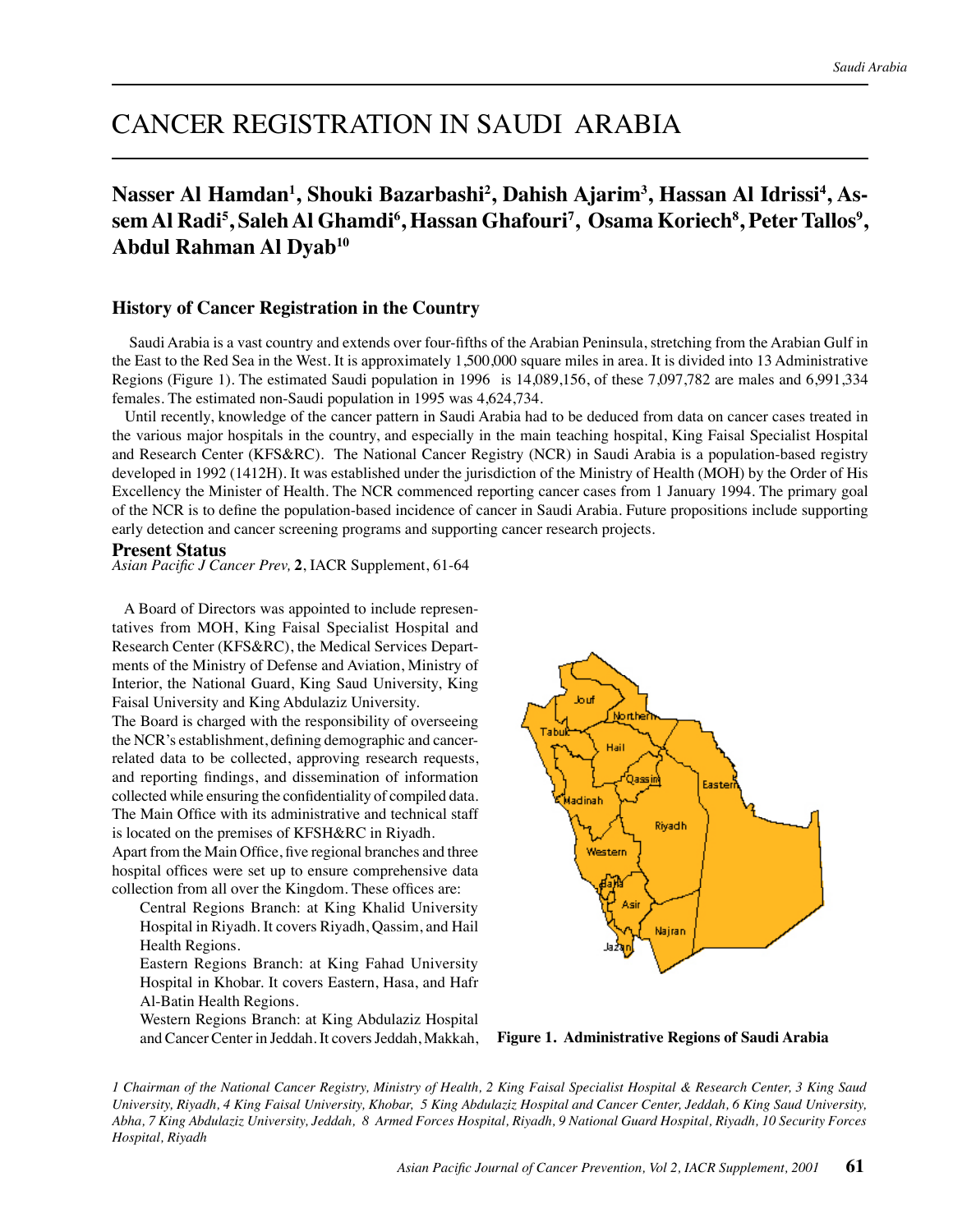#### *Nasser Al Hamdan et al*

Taif and Gunfudah Health Regions.

Southern Regions Branch: at the Medical College in Abha. It covers Asir, Baha, Najran, Jazan and Bisha Health Regions.

Madinah Branch: (established June 1998) at King Fahad Hospital in Madinah. It covers Madinah, Tabuk, Jouf and Northern Health Regions.

Offices at the Medical Services Oncology Departments of the following establishments:

- Ministry of Defense and Aviation, with an office at the Armed Forces Hospital in Riyadh
- National Guard, with an office at King Fahad Hospital in Riyadh.
- Ministry of Interior, with an office at the Security Forces Hospital in Riyadh.
- Figure 2 presents the organization chart for the NCR. Each of these branches and offices is under the supervision of a member of the Board of Directors, who is responsible for the daily management of the office and ensuring the accuracy of information reported. In addition to tumour registrars and secretarial staff, each office is provided with the necessary computer facilities, printers, and a fax.

The functions of the Central office include:

- collation of data collected from all the regions and offices
- assurance of no case duplication, verification of the diagnosis
- cleaning and validating the data and preparation of regular reports for dissemination to the medical community, government establishment, international organizations and the media.

#### *Data Management*

For comprehensive data collection, a Ministerial Decree has rendered cancer a mandatory notifiable disease. The NCR has the full accessibility to all MOH, Governmental and Private hospitals, clinics and laboratories throughout the Kingdom. Data are extracted by NCR trained registrars



**Figure 2. Organization Chart for the National Cancer Registry**

from the patients' medical records based on clinical and histo-pathological diagnosis.

 The computer software used for data entry is Epi Info version 5.01b, and for analysis is CanReg 2 (cancer registration software developed by the International Agency for Research on Cancer).

# **Incidence Data**

 Between January 1994 and December 1996, the total number of cancer cases reported among Saudis was 16,294 (8791 males and 7503 females). The crude incidence rate for all cancers in the Saudi population was 39/100,000 ( 42.3/100,000 for males and 36.8/100,000 for females). The overall age-standardized incidence rate (world standard) was 71.7/100,000 (72.2/100,000 for males and 70.1/100,000 for females). Histological and/or cytological diagnosis of malignancy was confirmed in 95% of cases. The remaining diagnosis was made on clinical and radiological grounds in 4.4% and the method of diagnosis was not known for 0.6% of all cases reported.

 In the Kingdom, taking into consideration the population structure and the fact that cancer is primarily a disease of the old, the pattern of cancer had some significant differences. During the period of reporting, between 1994 and 1996, just over 10.2% of all cancers occurred before the age of 15, and 29.8% occurred after the age of 64 years. For the total Saudi population the most common ten cancers are female breast cancer (8.8%), leukaemia (7.5%), liver cancer (7.4%), non-Hodgkin lymphoma (7.3%), colo-rectal cancer (5.5%), and thyroid cancer (5.2%). Fig 3 shows the most commonly registered cancers, by sex.

 The number of patients registered declined during the period between 1994-1996. This is probably related to registration of some prevalent cases in the first year of reporting, and/or some delay in reporting, rather than clinical or epidemiological factors.



**Figure 3. The Ten Most Common Cancers for Saudis by Sex, 1994-1996**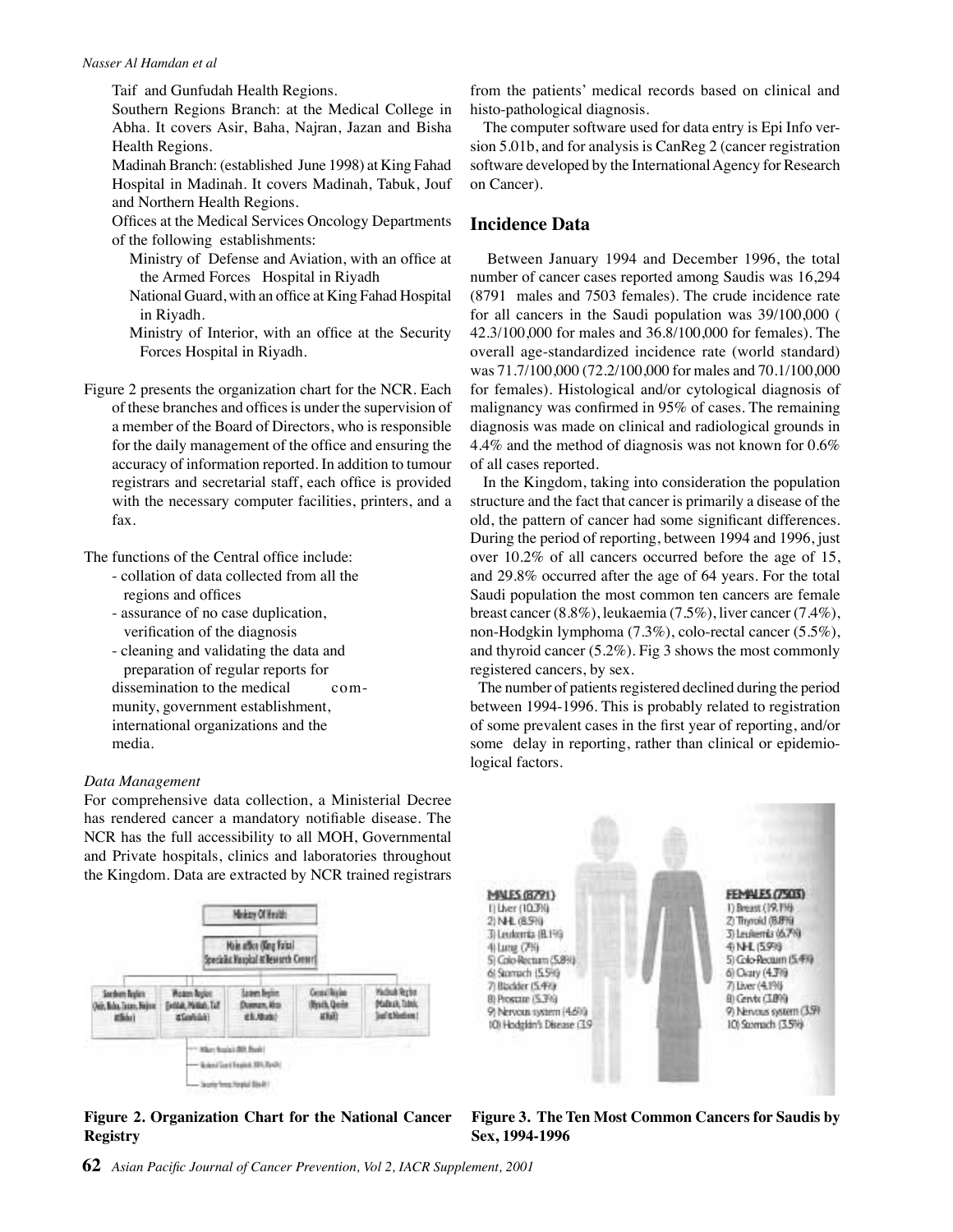#### *Regional Variation*

 The four regions with the highest ASR were Riyadh at 106/100,000, Najran at 99.7/100,000, Eastern Province at 89.3/100,000 and Makkah at 80.2/100,000. Fig 4 shows the ASR by sex for all the 13 administrative regions of the Kingdom.The number of patients presenting with malignant disease from the Riyadh region exceeds the anticipated number per population. This can be explained by the presence of many major referral hospitals for cancer diagnosis and therapy in Riyadh. Many patients residing in Riyadh for treatment purposes manage to produce a permanent address. It is anticipated that this situation will be resolved as soon as computerization of Identification Documents is completed.

# **Epidemiology of the Principal Cancers**

#### *Female breast cancer*

Breast cancer was the most common cancer of females (19.1% of all newly diagnosed cases), with an ASR of 14/100,000. The incidence by age, is shown in Fig 5, and the stage distribution in Fig 6.

#### *Leukemia*

Between January 1994 and December 1996 there were 1216 cases of leukemia among Saudis. These cases accounted for 7.5% of all newly diagnosed cases. The overall ASR was 3.5/100,000 population ( 3.9/100,000 for males and 3.0/100,000 for females). This cancer ranked third for both



**Figure 5. Average Age-specific Incidence Rate (AIR) for Cancer in Saudi Arabia**





**1994-1996**



**Figure 4 . ASR Regional Distribution of all Sites of Cancer in Saudi Arabia 1994-1996**

**Table 1. Histology of Leukemia, 1994-1996**

| ICD-O code | Histology                        | $\%$ |
|------------|----------------------------------|------|
| 982139     | Acut lymphoblastic leukemia, NOS | 47.4 |
| 986139     | Acute meyloid leukemia           | 20.7 |
| 986339     | Chronic myeloid leukemia         | 12.6 |
| 982339     | Chrinic lymphocytic leukemia     | 7.6  |
| 980139     | Acute leukemia, NOS              | 2.1  |
|            | Other                            | 97   |

**Table 2. Histology of Liver Cancer, 1994-1996**

| ICD-O code | Histology                     | $\%$ |
|------------|-------------------------------|------|
| 817039     | Hepatocellular carcinoma, NOS | 88.8 |
| 816039     | Cholangiocarcinoma            | 3.2  |
| 814039     | Adenocarcinoma, NOS           | 2.2  |
| 800039     | Malignant tumour, NOS         | 1.7  |
| 801039     | Carcimoma, NOS                | 1.5  |
|            | )ther                         | 26   |

males and females.

#### *Liver Cancer*

Between January 1994 and December 1996 there were 1216 cases of liver cancer among Saudis. These cases accounted for 7.4% of all newly diagnosed cases. The overall ASR was 6.3/100,000 population ( 8.5/100,000 for males and 3.5/100,000 for females). This cancer ranked first for males, and fifth for females, with a sex ratio of 2.9:1.

#### *Non-Hodgkin Lymphoma*

Between January 1994 and December 1996 there were 1197 cases of non-Hodgkin's lymphoma among Saudis. These cases accounted for 7.4% of all newly diagnosed cases. The overall ASR was 5.2/100,000 population ( 6.0/100,1000 for males and 4.3/100,000 for females). This cancer ranked Figure 6. Stage Distribution of Female Breast Cancer, <sup>for males and 4.3/100,000</sup> for females). This cancer ranked reading the second for the male, and fourth for the female population.